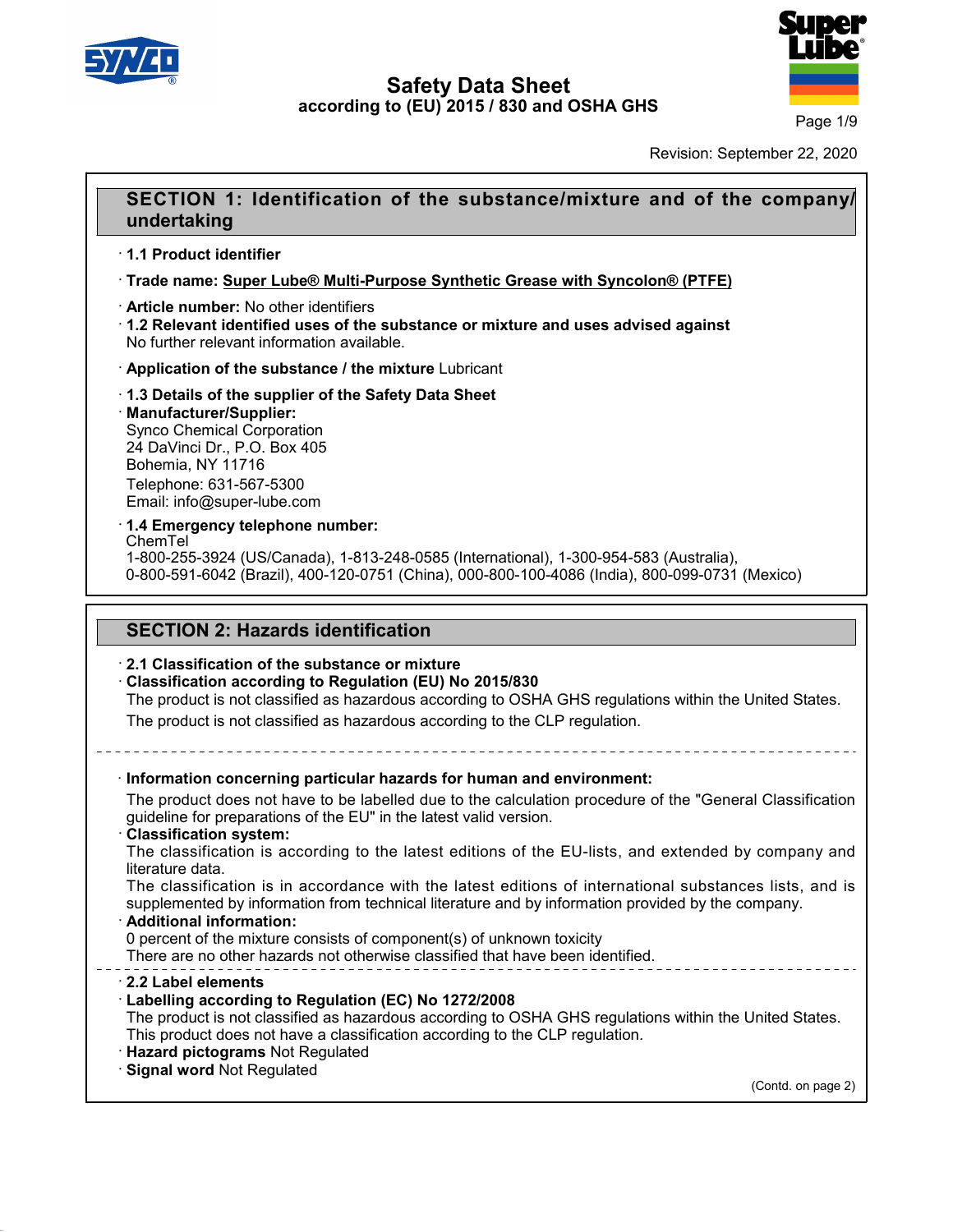Revision: September 22, 2020

| Trade name: Super Lube® Multi-Purpose Synthetic Grease with Syncolon® (PTFE)                           |                    |  |
|--------------------------------------------------------------------------------------------------------|--------------------|--|
|                                                                                                        | (Contd. of page 1) |  |
| · Hazard-determining components of labelling: None.                                                    |                    |  |
| · Hazard statements Not Regulated                                                                      |                    |  |
| · Precautionary statements Not Regulated                                                               |                    |  |
| · Hazard description:                                                                                  |                    |  |
| NFPA ratings (scale 0 - 4)                                                                             |                    |  |
| Health = $0$<br>Fire $= 1$<br>Reactivity = $0$                                                         |                    |  |
| HMIS-ratings (scale 0 - 4)                                                                             |                    |  |
| $\boxed{0}$ Health = 0<br><b>HEALTH</b><br>$\boxed{1}$ Fire = 1<br>FIRE<br>REACTIVITY 0 Reactivity = 0 |                    |  |
| <b>HMIS Long Term Health Hazard Substances</b>                                                         |                    |  |
| None of the ingredients are listed.                                                                    |                    |  |
| 2.3 Other hazards<br>Results of PBT and vPvB assessment                                                |                    |  |
| · PBT: Not applicable.<br>· vPvB: Not applicable.                                                      |                    |  |
| <b>SECTION 3: Composition/information on ingredients</b>                                               |                    |  |
|                                                                                                        |                    |  |
| $\cdot$ 3.2 Mixtures<br>Description: Mixture of substances listed below with nonhazardous additions.   |                    |  |
| Dangerous components: None in reportable quantities.                                                   |                    |  |
| · Additional information:<br>For the wording of the listed risk phrases refer to section 16.           |                    |  |
| For the listed ingredients, the identity and exact percentages are being withheld as a trade secret.   |                    |  |

SECTION 3: Composition/information on ingredients<br>
· 3.2 Mixtures<br>
· Description: Mixture of substances listed below with nonhazardous additions.<br>
· Dangerous components: None in reportable quantities. 3.2 Mixtures<br>Description: Mixture of substances listed below with nonhazardous addition<br>Dangerous components: None in reportable quantities.<br>Additional information:<br>For the wording of the listed risk phrases refer to secti

**Description:** Mixture of substances listed below with nonhazardous additions.<br> **Dangerous components:** None in reportable quantities.<br> **Additional information:**<br>
For the wording of the listed risk phrases refer to section **Additional information:**<br>For the wording of the listed risk phrases refer to section 16.<br>For the listed ingredients, the identity and exact percentages<br>**SECTION 4: First aid measures**<br>**4.1 Description of first aid measure** 

**· General information:** No special measures required.

**SECTION 4: First aid measures**<br> **· 4.1 Description of first aid measures**<br> **· General information:** No special measures required.<br> **· After inhalation:** Supply fresh air; consult doctor in case of complaints.<br> **· After sk After inhalation:** Supply fresh air; consult doctor in case of complaints.<br> **After skin contact:**<br>
Immediately wash with water and soap and rinse thoroughly.<br>
If skin irritation is experienced, consult a doctor.<br> **After e** 

40.1.5

If all Description of first aid measures<br>
If General information: No special measures required.<br> **After inhalation:** Supply fresh air; consult doctor in case of<br> **After skin contact:**<br>
Immediately wash with water and soap After inhalation: Supply fresh air; consult doctor in case of complaints.<br>After skin contact:<br>Immediately wash with water and soap and rinse thoroughly.<br>If skin irritation is experienced, consult a doctor.<br>After eye contac If skin irritation is experienced, consult a doctor.<br> **After eye contact:**<br>
Rinse opened eye for several minutes under run<br>
Remove contact lenses if worn.

(Contd. on page 3)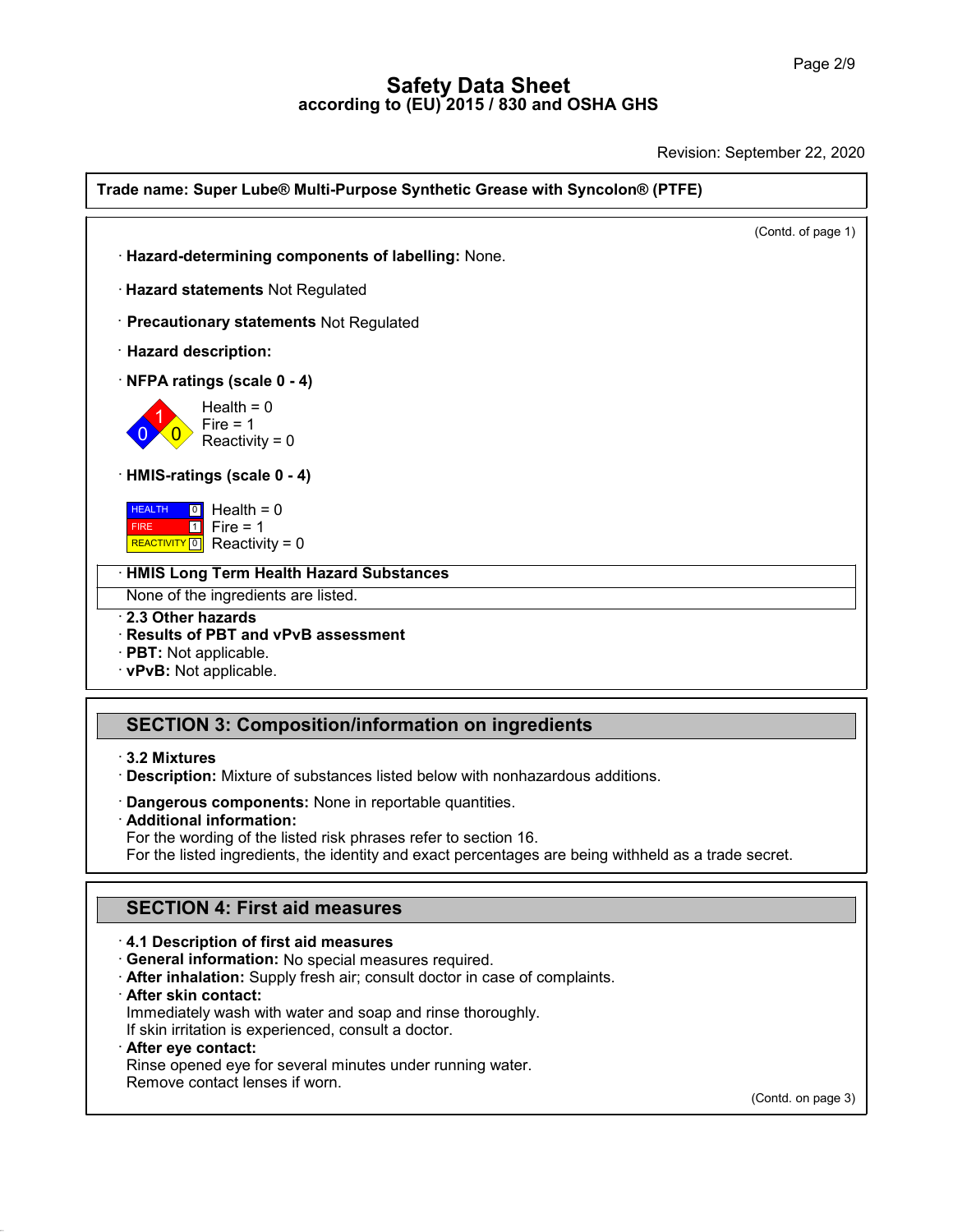Revision: September 22, 2020

# **Trade name: Super Lube® Multi-Purpose Synthetic Grease with Syncolon® (PTFE) Seek medical treatment in case of complaints.**<br>
Seek medical treatment in case of complaints.<br> **After swallowing:**<br>
Rinse out mouth and then drink plenty of water.<br>
Do not induce vomiting: call for medical help immedia

 $\overline{(\text{Cond. of page 2})}$ 

References of complaints.<br>Seek medical treatment in case of complaints.<br>After swallowing:<br>Rinse out mouth and then drink plenty of water.<br>Do not induce vomiting; call for medical help immediately.<br>4.2 Most important sympto

- Seek medical treatment in case of complaints.<br> **After swallowing:**<br>
Rinse out mouth and then drink plenty of water.<br>
Do not induce vomiting; call for medical help immediately.<br> **4.2 Most important symptoms and effects, bot** Seek medical treatment in case of complaints.<br>**After swallowing:**<br>Rinse out mouth and then drink plenty of water.<br>Do not induce vomiting; call for medical help immediately.<br>**4.2 Most important symptoms and effects, both ac** Frame out mouth and then drink plenty of water.<br>
Do not induce vomiting; call for medical help immediately.<br> **· 4.2 Most important symptoms and effects, both acute and delayed**<br>
May cause gastro-intestinal irritation if in <ul>\n<li><b>4.2 Most important symptoms and effects, both acute and delayed</b> May cause gastro-intestinal irrational information if ingested.</li>\n<li>Acne\n <b>Hazards No further relevant information available.</b>\n<ul>\n<li><b>4.3 Indication of any immediate medical attention and special treatment needed</b> No further relevant information available.</li>\n</ul>\n</ul>
- Acne

- Acrie<br>**Hazards** No further relevant information available.<br>4.3 Indication of any immediate medical attention an<br>No further relevant information available.<br>**SECTION 5: Firefighting measures**<br>5.1 Extinguishing media
- 

# · **5.1 Extinguishing media**

- 
- **SECTION 5: Firefighting measures**<br>
5.1 Extinguishing media<br>
3.1 Extinguishing agents: Use fire extinguishing methods suitable to surrounding conditions.<br>
1 For safety reasons unsuitable extinguishing agents: Water with fu Formation of toxic gases is use fire extinguishing methods suitable to surrour<br>
For safety reasons unsuitable extinguishing agents: Water with full jet<br>
For safety reasons unsuitable extinguishing agents: Water with full j
- **For safety reasons unsuitable extinguishing agents:** Water with full jet<br>
 5.2 Special hazards arising from the substance or mixture<br>
Formation of toxic gases is possible during heating or in case of fire.<br>
 **Protecti**
- 
- **5.2 Special hazards arising from the substance or mixture**<br>Formation of toxic gases is possible during heating or in case of fi<br>**5.3 Advice for firefighters**<br>Protective equipment:<br>Wear self-contained respiratory protecti **Brauding 19 Separation** from the substance or mixture<br>
Formation of toxic gases is possible during heating or in case of fire.<br> **Brauding 19 Separation**<br> **Protective equipment:**<br>
Wear self-contained respiratory protective
- 
- 
- 
- 
- 

### **SECTION 6: Accidental release measures**

**Protective equipment:**<br>
Wear self-contained respiratory protective device.<br>
Wear fully protective suit.<br> **Additional information** No further relevant information available<br> **SECTION 6: Accidental release measures**<br>
6.1 Pe · **6.1 Personal precautions, protective equipment and emergency procedures**

- 
- 

**SECTION 6: Accidental release measures**<br> **Ensure adequate ventilation**<br>
Particular danger of slipping on leaked/spilled product.<br> **6.2 Environmental precautions:** Do not allow to enter sewers/ surface or ground water.<br> **6** 6.1 Personal precautions, protective equipment and emergency procedures<br>Ensure adequate ventilation<br>Particular danger of slipping on leaked/spilled product.<br>6.2 Environmental precautions: Do not allow to enter sewers/ surf Ensure adequate ventilation<br>Particular danger of slippin<br>**6.2 Environmental precau<br>6.3 Methods and material**<br>Absorb with liquid-binding r<br>Pick up mechanically.<br>Dispose contaminated mat<br>**6.4 Reference to other se** Particular danger of slipping on leaked/spilled product.<br> **6.2 Environmental precautions:** Do not allow to enter sewers/ surface or gro<br> **6.3 Methods and material for containment and cleaning up:**<br>
Absorb with liquid-bindi **6.3 Methods and material for containment and cleani**<br>Absorb with liquid-binding material (sand, diatomite, acid<br>Pick up mechanically.<br>Dispose contaminated material as waste according to ite<br>**6.4 Reference to other section** Absorb with liquid-binding material (sand, diatomite, acid binders, univer<br>Pick up mechanically.<br>Dispose contaminated material as waste according to item 13.<br>6.4 Reference to other sections<br>See Section 7 for information on

Pick up mechanically.<br>Dispose contaminated material as waste accore<br>6.4 Reference to other sections<br>See Section 7 for information on safe handling.<br>See Section 8 for information on personal prote<br>See Section 13 for disposa

40.1.5

**See Section 7 for information on safe handling.**<br>
See Section 8 for information on personal protection equisible Section 13 for disposal information.<br> **SECTION 7: Handling and storage**<br> **7.1 Precautions for safe handling** 

**SECTION 7: Handling and storage<br>
• 7.1 Precautions for safe handling** Store away from oxidising agents.<br>
• **Information about fire - and explosion protection:** No special measures required. (Compression protection: No sp

(Contd. on page 4)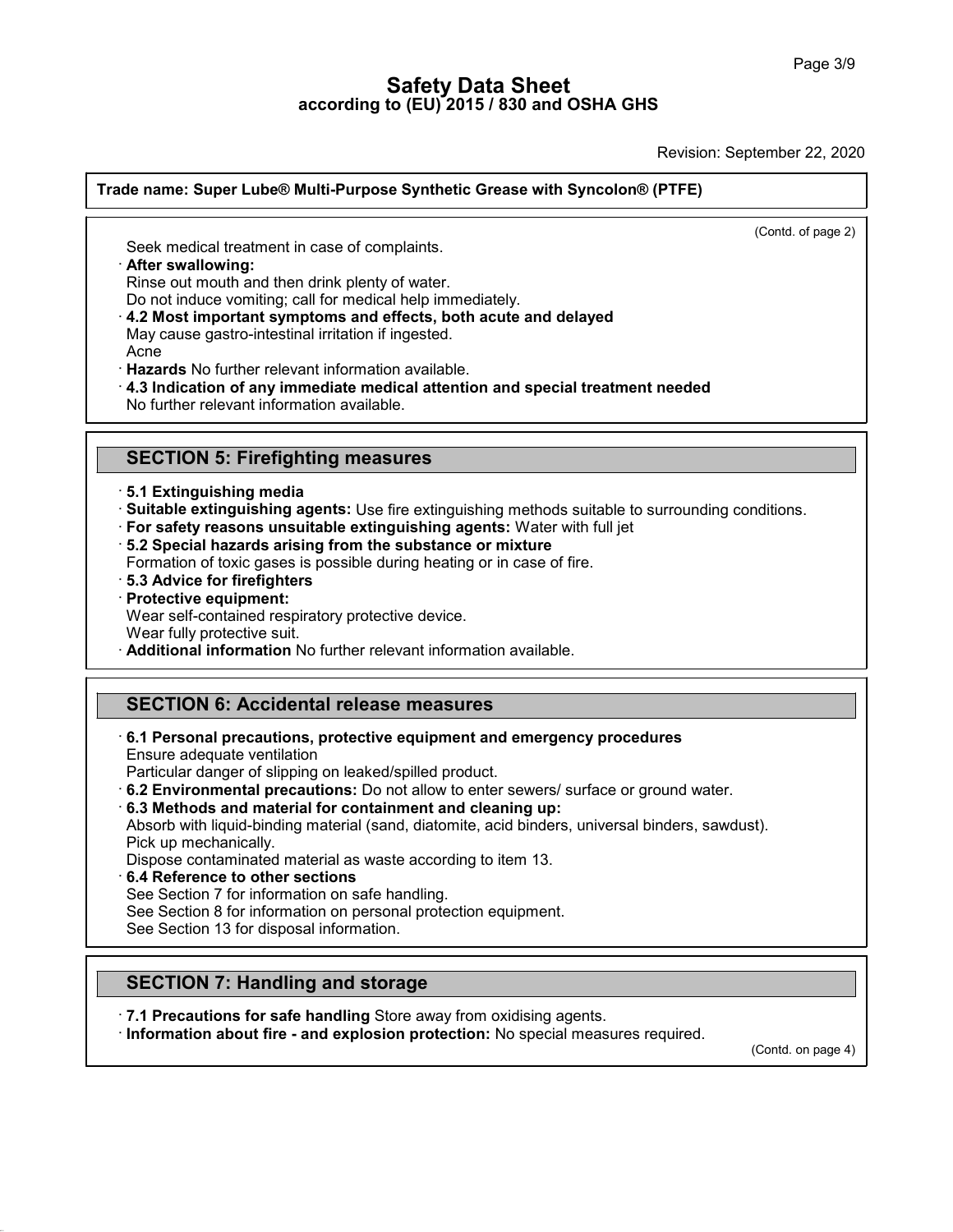Revision: September 22, 2020

# **Trade name: Super Lube® Multi-Purpose Synthetic Grease with Syncolon® (PTFE)**  $\overline{(\text{Contd. of page 3})}$ **Figure 12 Super Lube® Multi-Purpose Synthetic Grease with Syncolon®**<br>- 7.2 Conditions for safe storage, including any incompatibilities<br>- Storage:<br>- Requirements to be met by storerooms and receptacles: · **Storage:** • **7.2 Conditions for safe storage, including any incompatibilities**<br>• **Storage:**<br>• **Requirements to be met by storerooms and receptacles:**<br>• Avoid storage near extreme heat, ignition sources or open flame.<br>• **Information** Avoid storage:<br> **Requirements to be met by storerooms and receptacles:**<br>
Avoid storage near extreme heat, ignition sources or open flame.<br> **Information about storage in one common storage facility:**<br>
Do not store together Do not store together with oxidising and acidic materials. • **Requirements to be met by storerooms and receptacles:**<br>Avoid storage near extreme heat, ignition sources or open flame.<br>• **Information about storage in one common storage facility:**<br>Do not store together with oxidising Do not store together with oxidising and acidic materials.<br>**Further information about storage conditions:** None.<br>**7.3 Specific end use(s)** No further relevant information available.<br>**SECTION 8: Exposure controls/personal p** · **Additional information about design of technical facilities:** No further data; see item 7. · **8.1 Control parameters SECTION 8: Exposure controls/personal protection**<br>
• Additional information about design of technical facilities: No further data; see<br>
• 8.1 Control parameters<br>
• Ingredients with limit values that require monitoring at Muslim and information about design of technical facilities: No further data; see item 7.<br>
8.1 Control parameters<br>
Ingredients with limit values that require monitoring at the workplace:<br>
The product does not contain any r Followial information about design of technical facilities: No further data; see item 7.<br> **8.1 Control parameters**<br>
Fingredients with limit values that require monitoring at the workplace:<br>
The product does not contain an • **DNELs** No further relevant information available.<br>• **PNECs** No further relevant information available.<br>• **Additional information:** The lists valid during the<br>• 8.2 Exposure controls<br>• Personal protective equipment:<br>• Ge **Additional information:** The lists valid during the making were used as basis. The usual precautionary measures are to be adhered to when handling chemicals. Avoid contact with the eyes and skin. **• Personal protective equipment:**<br>• **General protective and hygienic measures:**<br>The usual precautionary measures are to be adhered to when handling chemicals.<br>Avoid contact with the eyes and skin.<br>**• Respiratory protectio** Respiratory protection: Not required under normal conditions of use.<br>
Protection of hands:<br>
Gloves not required under normal conditions of use.<br>
Wear protective gloves to handle contents of damaged or leaking units. Avoid contact with the eyes and skin.<br>
Respiratory protection: Not required under normal conditions of use.<br>
Protection of hands:<br>
Gloves not required under normal conditions of use.<br>
Wear protective gloves to handle conte **Respiratory protection:** Not required under normal conditions of use.<br> **Protection of hands:**<br>
Gloves not required under normal conditions of use.<br>
Wear protective gloves to handle contents of damaged or leaking units.<br>
T **Protection of hands:**<br>Sloves not required under normal conditions of use.<br>Wear protective gloves to handle contents of damaged or leaking units.<br>The glove material has to be impermeable and resistant to the product/ the s degradation. Gloves not required under norm<br>Wear protective gloves to hand<br>The glove material has to be in<br>Selection of the glove materi<br>degradation.<br>**Material of gloves**<br>The selection of the suitable g<br>quality and varies from man Wear protective gloves to handle contents of damaged or leaking units.<br>The glove material has to be impermeable and resistant to the product/ the substance/ the preparation.<br>Selection of the glove material on consideration The glove material has to be impermeable and resistant to the product/ the substance/ the preparation.<br>Selection of the glove material on consideration of the penetration times, rates of diffusion and the degradation.<br>**Mat** Selection of the glove material on consideration of the penetration times, rates of diffusion and the<br>degradation.<br>**Material of gloves**<br>The selection of the suitable gloves does not only depend on the material, but also on degradation.<br> **Checked prior is the suitable gloves does not**<br>
quality and varies from manufacturer to material<br>
substances, the resistance of the glove material<br>
checked prior to the application.<br> **Penetration time of glo** The selection of the suitable gloves does not only depend on the material, but also on further marks of<br>quality and varies from manufacturer to manufacturer. As the product is a preparation of several<br>substances, the resis quality and varies from<br>substances, the resista<br>checked prior to the app<br>**Penetration time of gli**<br>The exact break throug<br>be observed.<br>**Eye protection:** Penetration time of glove material<br>The exact break through time has to be found out by the manufacturer of the protective gloves and has to<br>be observed.<br>Eye protection:<br>Safety glasses (Contd. on page 5)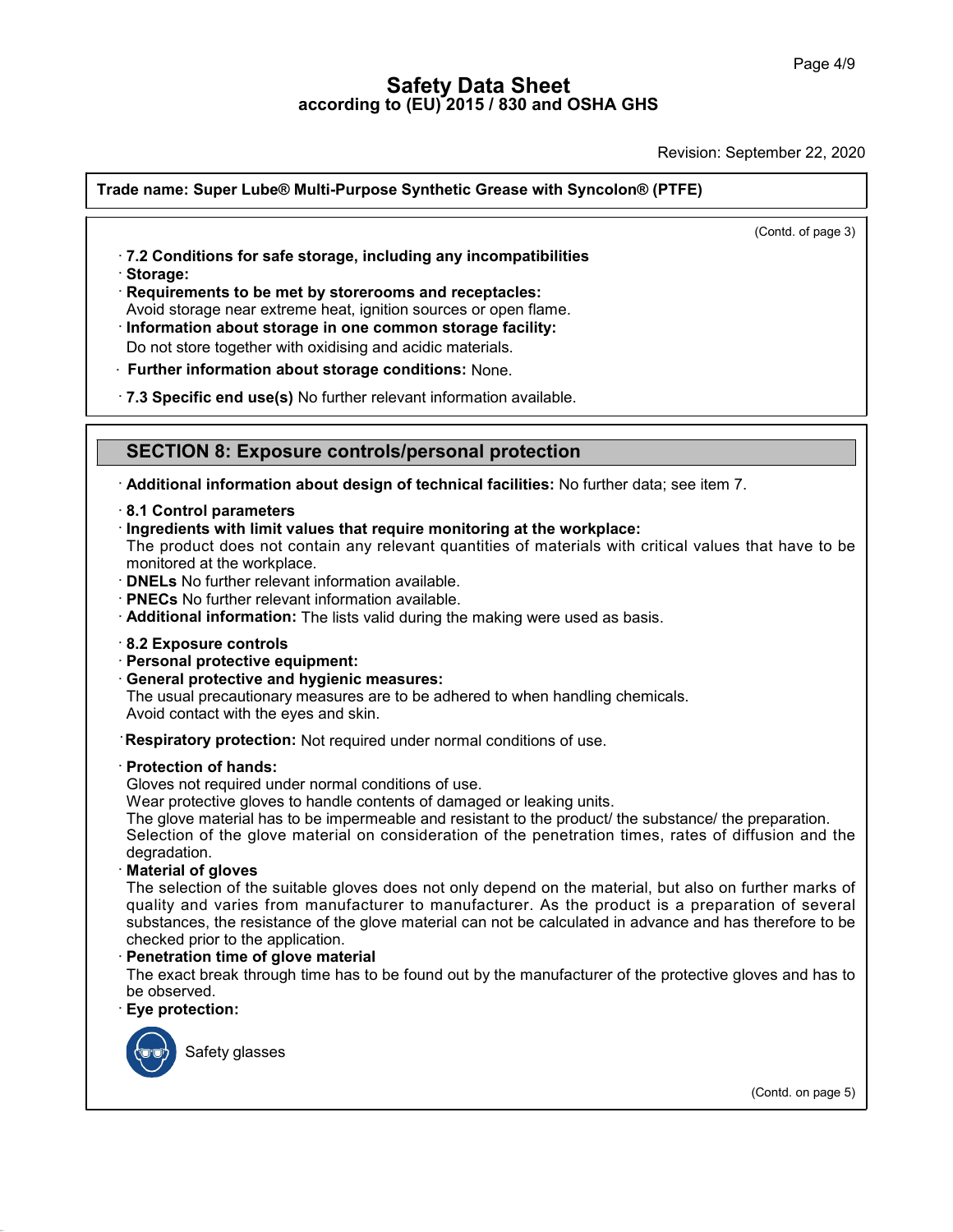Revision: September 22, 2020

### **Trade name: Super Lube® Multi-Purpose Synthetic Grease with Syncolon® (PTFE)**

 $\overline{(\text{Cond. of page 4})}$ 

**Explores 18 and the Universe Synthetic Grease with Syncolon® (PTFE)**<br>
• **Body protection:** Not required under normal conditions of use.<br>
• **Limitation and supervision of exposure into the environment** No special requireme

| · Body protection: Not required under normal conditions of use.                                                                              |                                                                                                 | (Contd. of page 4) |  |
|----------------------------------------------------------------------------------------------------------------------------------------------|-------------------------------------------------------------------------------------------------|--------------------|--|
| Elimitation and supervision of exposure into the environment No special requirements.<br>· Risk management measures No special requirements. |                                                                                                 |                    |  |
|                                                                                                                                              |                                                                                                 |                    |  |
| <b>SECTION 9: Physical and chemical properties</b>                                                                                           |                                                                                                 |                    |  |
| 9.1 Information on basic physical and chemical properties<br><b>General Information</b><br>· Appearance:                                     |                                                                                                 |                    |  |
| Form:<br>Colour:<br>· Odour:<br>Odour threshold:                                                                                             | Semi-solid<br>Translucent<br>Mild<br>Not determined.                                            |                    |  |
| · pH-value:                                                                                                                                  | Not determined.                                                                                 |                    |  |
| Change in condition<br><b>Melting point/Melting range:</b><br><b>Boiling point/Boiling range:</b>                                            | Not Determined.<br>Undetermined.                                                                |                    |  |
| · Flash point:                                                                                                                               | >220 °C (>428 °F)                                                                               |                    |  |
| · Flammability (solid, gaseous):                                                                                                             | Not applicable.                                                                                 |                    |  |
| · Auto/Self-ignition temperature:                                                                                                            | Not determined.                                                                                 |                    |  |
| · Decomposition temperature:                                                                                                                 | Not determined.                                                                                 |                    |  |
| · Oxidizing properties:                                                                                                                      | Non-oxidizing.                                                                                  |                    |  |
| Danger of explosion:                                                                                                                         | Product does not present an explosion hazard.                                                   |                    |  |
| <b>Explosion limits:</b><br>Lower:<br>Upper:                                                                                                 | Not determined.<br>Not determined.                                                              |                    |  |
| · Vapour pressure:                                                                                                                           | Not determined.                                                                                 |                    |  |
| $\cdot$ Density at 20 °C (68 °F):<br>· Relative density<br>· Vapour density<br><b>Evaporation rate</b>                                       | 0,89 g/cm <sup>3</sup> (7,427 lbs/gal)<br>Not determined.<br>Not determined.<br>Not determined. |                    |  |
| · Solubility in / Miscibility with<br>water:                                                                                                 | Not miscible or difficult to mix.                                                               |                    |  |
| · Partition coefficient (n-octanol/water): Not determined.<br>· Solvent content:<br><b>VOC (California)</b>                                  | 1%                                                                                              |                    |  |
| · Viscosity:<br>Dynamic:<br>Kinematic:                                                                                                       | Not determined.<br>Not determined.                                                              | (Contd. on page 6) |  |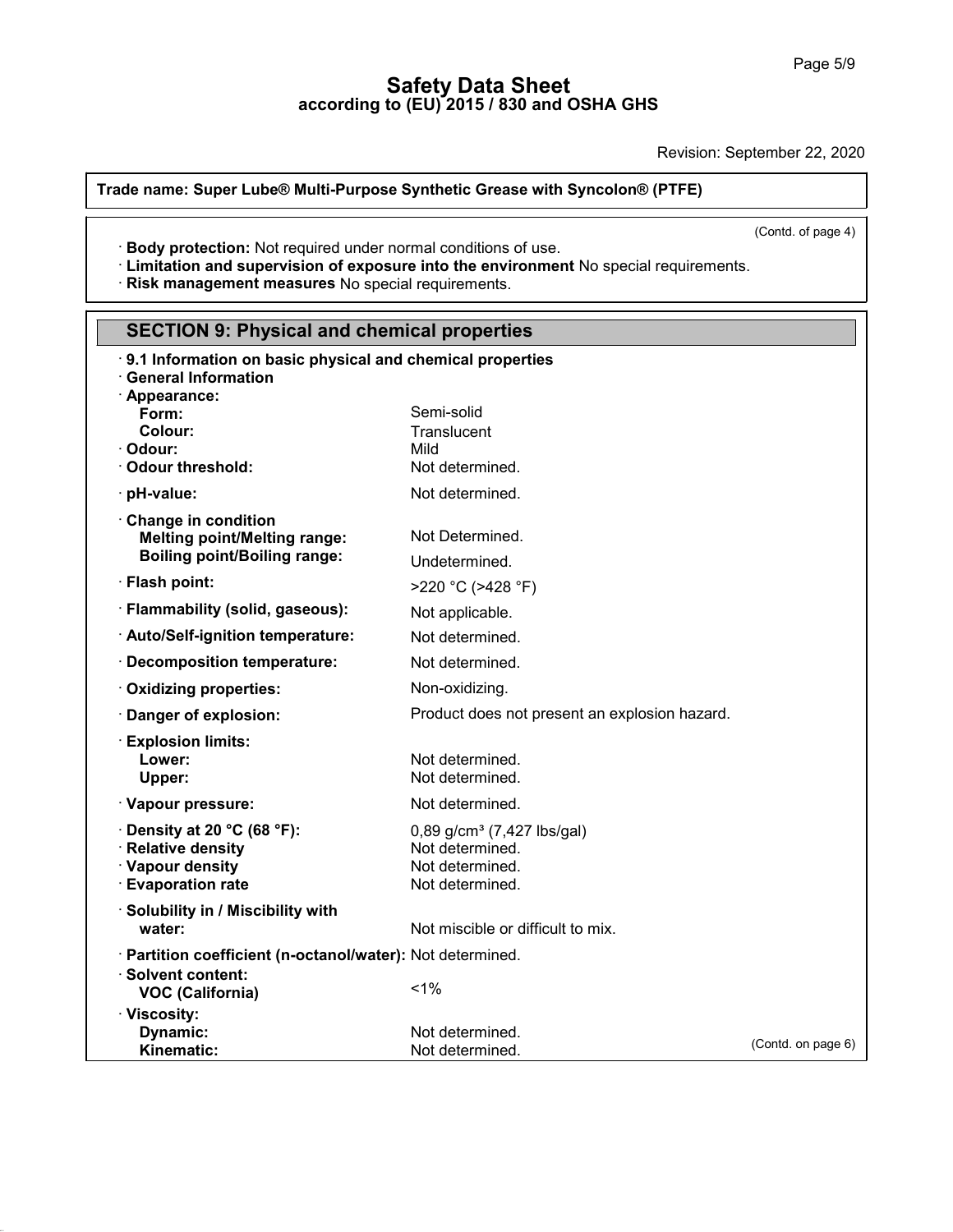Revision: September 22, 2020

# **Trade name: Super Lube® Multi-Purpose Synthetic Grease with Syncolon® (PTFE)** • **19.2 Other information**<br>• **9.2 Other information** No further relevant information available.

 $\overline{\phantom{0}}$ <br>(Contd. of page 5)

# **SECTION 10: Stability and reactivity**<br> **SECTION 10: Stability and reactivity** · 9.2 Other Information<br>SECTION 10: Stabil<br>10.1 Reactivity<br>10.2 Chemical stability<br>Thermal decomposition **SECTION 10: Stability and**<br>10.1 Reactivity<br>10.2 Chemical stability<br>Thermal decomposition / condition<br>No decomposition if used and storm

- 
- 
- 
- 
- **10.1 Reactivity<br>10.2 Chemical stability<br>Thermal decomposition / conditions to be avoided:<br>No decomposition if used and stored according to specifications.<br>10.3 Possibility of hazardous reactions Reacts with strong acids a** SECTION 10: Stability and reactivity<br>
10.1 Reactivity<br>
10.2 Chemical stability<br>
Thermal decomposition *I* conditions to be avoided:<br>
No decomposition if used and stored according to specifications.<br>
1**0.4 Conditions to avo** Thermal decomposition / conditions to be avoided:<br>
No decomposition if used and stored according to specifications.<br>
10.3 Possibility of hazardous reactions Reacts with strong acids and<br>
10.4 Conditions to avoid<br>
Avoid aci **Thermal decomposition / conditions to be avoided:**<br>
No decomposition if used and stored according to specifications.<br> **10.3 Possibility of hazardous reactions** Reacts with strong acids and oxidising agents.<br> **10.4 Condit**
- 

- 
- Avold acids.<br>Excessive heat.<br>10.5 **Incompatible materials:** No further relevant information a<br>10.6 Hazardous decomposition products: Carbon monoxide<br>**SECTION 11: Toxicological information**<br>11.1 Information on toxicological

# **11.6 Hazardous decomposition products:** Carbon m<br> **SECTION 11: Toxicological information**<br> **11.1 Information on toxicological effects**<br> **Acute toxicity:** No further relevant information available<br> **LD/LC50 values relevant SECTION 11: Toxicological information**<br> **COLOGICAL 11.1 Information on toxicological effects**<br> **COLOGIC values relevant for classification:** None.<br> **Primary irritant effect:**<br> **COLOGIC values relevant for classification:**

- 
- · **Acute toxicity:** No further relevant information available.
- 
- 
- 
- 
- 
- 

11.1 Information on toxicological effects<br>
11.1 Information on toxicological effects<br>
1 LD/LC50 values relevant for classification: None.<br>
1 Primary irritant effect:<br>
1 on the skin: No irritating effect.<br>
1 on the eye: No on the skin: No irritant effect.<br>
on the eye: No irritating effects<br>
Sensitisation: No sensitising effects known.<br>
Subacute to chronic toxicity: No further relevant information available.<br>
Additional toxicological informat on the eye: No irritating effect.<br>Sensitisation: No sensitising effects known.<br>Subacute to chronic toxicity: No further relevant information available.<br>Additional toxicological information:<br>The product is not subject to cl Subacute to chronic toxicity: No further relevant information available.<br> **Additional toxicological information:**<br>
The product is not subject to classification according to the calculation method of the General EU<br>
Classif **Subacute to chronic toxicity:** No further relevant information<br> **Additional toxicological information:**<br>
The product is not subject to classification according to tl<br>
Classification Guidelines for Preparations as issued i Additional toxicological information:<br>
The product is not subject to classification according to the calculation method of the General EU<br>
Classification Guidelines for Preparations as issued in the latest version.<br>
When u

- 
- Experience and the information provided to us.<br>
May cause acne.<br> **Repeated dose toxicity:** No further relevant information aver<br> **SECTION 12: Ecological information<br>
12.1 Toxicity**<br> **SECTION 12: Ecological information CMR effects (carcinogenity, mutagenicity and toxicity for reproduction):** See Section 15.<br> **12.1 Toxicity**<br> **12.1 Toxicity**<br> **12.1 Toxicity**<br> **12.1 Toxicity**<br> **12.1 Toxicity**<br> **12.1 Toxicity**<br> **12.1 Toxicity**<br> **12.1 Toxic**

- 
- 
- 
- SECTION 12: Ecological information<br>
12.1 Toxicity<br>
12.1 Toxicity<br>
12.2 Persistence and degradability The product is biodegradable.<br>
12.2 Bioaccumulative potential No further relevant information available.<br>
12.4 Mobility i
- 
- 
- 

40.1.5

**TREXEL' 12.2 Persistence and degradability** The product is biodegradable.<br> **CEL 3 Bioaccumulative potential** No further relevant information available.<br> **CEL 4 Mobility in soil** No further relevant information available. 12.2 Persistence and degradability The product is biodegradable.<br>12.3 Bioaccumulative potential No further relevant information available.<br>12.4 Mobility in soil No further relevant information available.<br>Additional ecologi system. Irse or sewage<br>(Contd. on page 7)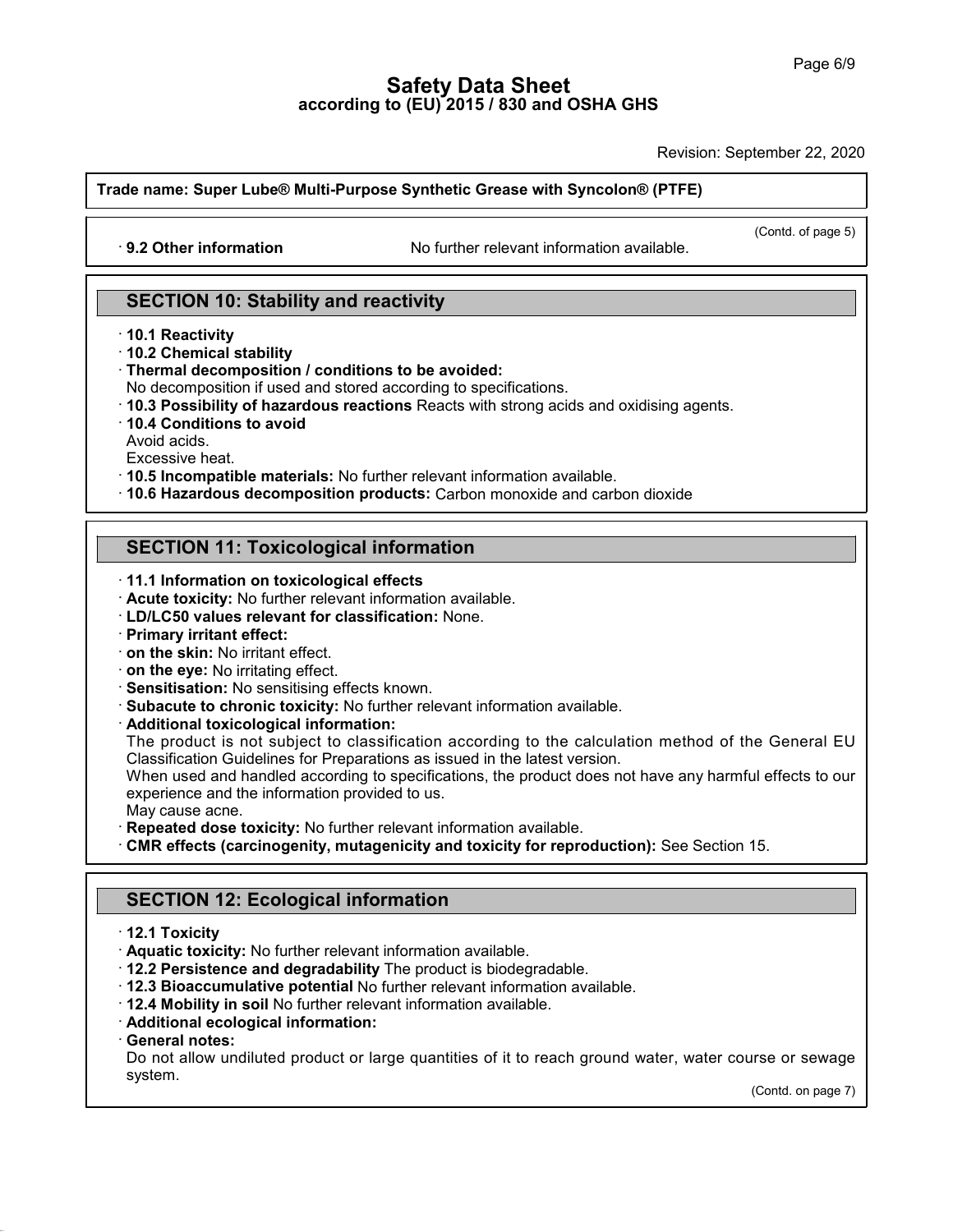Revision: September 22, 2020

### **Trade name: Super Lube® Multi-Purpose Synthetic Grease with Syncolon® (PTFE)**

 $\overline{\text{12.4} \cdot \text{12.5}}$ <br>(Contd. of page 6)

Avoid transfer into the environment.

# · **12.5 Results of PBT and vPvB assessment**

Avoid transfer into the environment.<br> **· 12.5 Results of PBT and vPvB assessment**<br> **· PBT:** Not applicable.<br> **· 12.6 Other adverse effects** No further relevant information available. **PBT:** Not applicable.<br> **PBT:** Not applicable.<br> **SECTION 13: Disposal considerations**<br> **SECTION 13: Disposal considerations** • **12.6 Other adverse effects No further relevant information available.**<br>
• **SECTION 13: Disposal considerations**<br>
• **13.1 Waste treatment methods**<br>
• **Recommendation**<br>
Smaller quantities can be disposed of with household

### · **Recommendation**

**SECTION 13: Disposal considerations**<br>13.1 Waste treatment methods<br>Recommendation<br>Smaller quantities can be disposed of with household waste.<br>Can be burned with household garbage after consulting with the waste<br>pertinent a **SECTION 13: Disposal considerations**<br>13.1 Waste treatment methods<br>Recommendation<br>Smaller quantities can be disposed of with household waste.<br>Can be burned with household garbage after consulting with the waste disposal fa **13.1 Waste treatment methods<br>
Recommendation**<br>
Smaller quantities can be disposed of with household waste.<br>
Can be burned with household garbage after consulting with the waste dispos<br>
pertinent authorities and adhering t

13.1 Waste treatment methods<br>
Recommendation<br>
Smaller quantities can be disposed of with household waste.<br>
Can be burned with household garbage after consulting with the waste disposal facility operator and the<br>
pertinent Recommendation<br>
Smaller quantities can be disposed of with household waste.<br>
Can be burned with household garbage after consulting with the waste disposal facility operator and the<br>
pertinent authorities and adhering to th Smaller quantities can be disposed of with household waste.<br>Can be burned with household garbage after consulting with<br>pertinent authorities and adhering to the necessary technical r<br>The user of this material has the respo pertinent authorities and adhering to the necessary technical regulations.<br>The user of this material has the responsibility to dispose of unused material, residues and containers in<br>compliance with all relevant local, stat

| · Recommendation: Disposal must be made according to official regulations. |                 |  |  |  |
|----------------------------------------------------------------------------|-----------------|--|--|--|
| <b>SECTION 14: Transport information</b>                                   |                 |  |  |  |
|                                                                            |                 |  |  |  |
| $\cdot$ 14.1 UN-Number                                                     |                 |  |  |  |
| · DOT, ADR, ADN, IMDG, IATA                                                | Not Regulated   |  |  |  |
| 14.2 UN proper shipping name                                               |                 |  |  |  |
| · DOT, ADR, ADN, IMDG, IATA<br>14.3 Transport hazard class(es)             | Not Regulated   |  |  |  |
|                                                                            |                 |  |  |  |
| · DOT, ADR, ADN, IMDG, IATA                                                |                 |  |  |  |
| · Class                                                                    | Not Regulated   |  |  |  |
| 14.4 Packing group<br>· DOT, ADR, IMDG, IATA                               | Not Regulated   |  |  |  |
| 14.5 Environmental hazards:                                                |                 |  |  |  |
| · Marine pollutant:                                                        | No.             |  |  |  |
| 14.6 Special precautions for user                                          | Not applicable. |  |  |  |
| 14.7 Transport in bulk according to Annex II of                            |                 |  |  |  |
| MARPOL73/78 and the IBC Code                                               | Not applicable. |  |  |  |
| · UN "Model Regulation":                                                   |                 |  |  |  |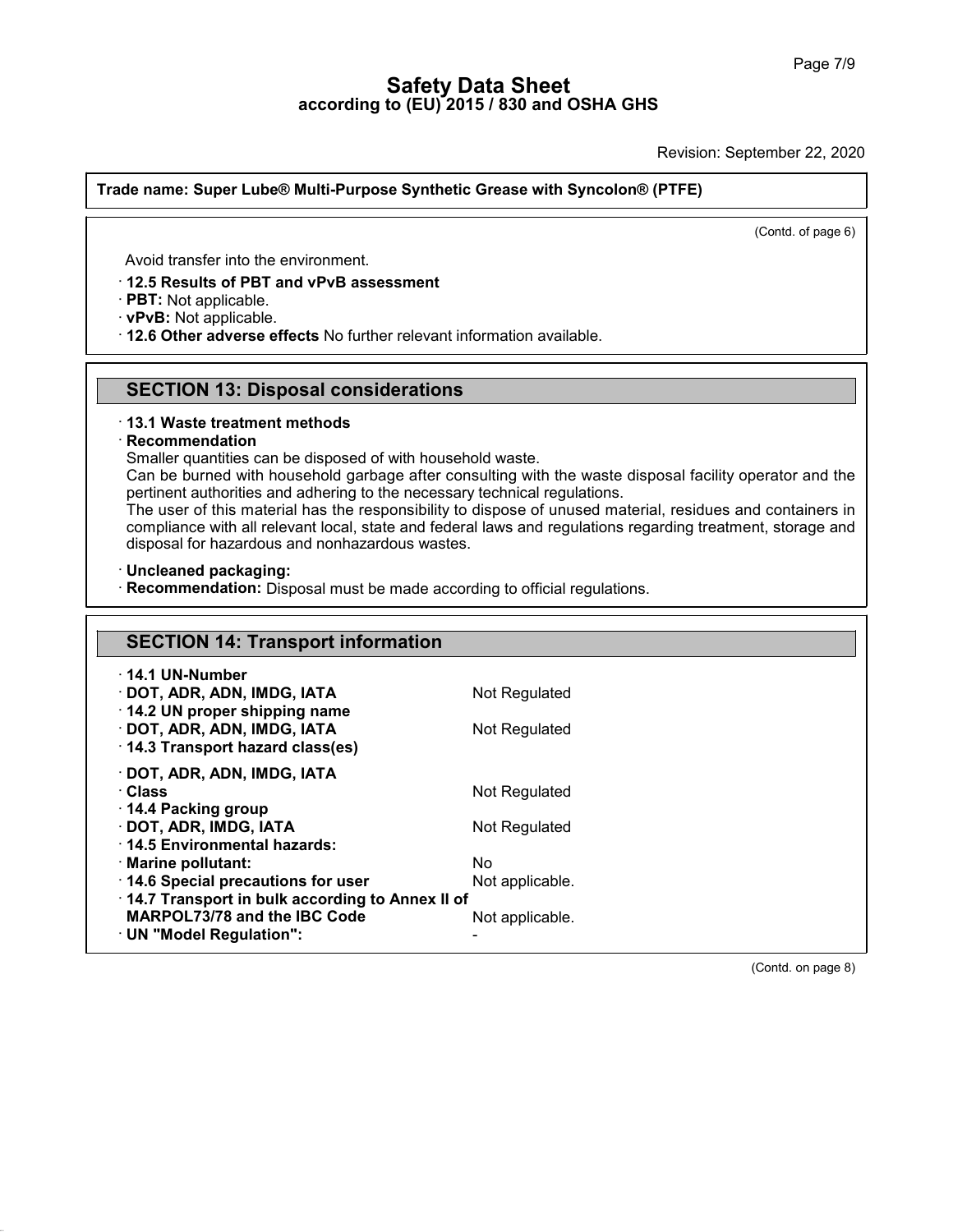Revision: September 22, 2020

### **Trade name: Super Lube® Multi-Purpose Synthetic Grease with Syncolon® (PTFE)**

(contd. of page 7)

# **Example Procedure Super Lube® Multi-Purpose Synthetic Grease**<br>**SECTION 15: Regulatory information<br>15.1 Safety, health and environmental regulations/legisl SECTION 15: Regulatory information**<br>· 15.1 Safety, health and environmental regulations/legislation specific for the substance or mixture<br>· United States (USA)<br>· SARA **SECTION 15: Regulatory information**<br>15.1 Safety, health and environmental regulation<br>United States (USA)<br>1. SARA<br>1. Section 355 (extremely hazardous substances): · **SARA Example 31 Safety, health and environmental regulations/legerally SARA**<br> **SARA**<br> **Section 355 (extremely hazardous substances):**<br>
None of the ingredients are listed. None of the ingredients are listed.<br>None of the ingredients are listed.<br>None of the ingredients are listed.<br>None of the ingredients are listed.<br>None of the ingredients are listed. **SARA**<br> **Example 5 Section 355 (extremely hazardous substances):**<br>
None of the ingredients are listed.<br> **None of the ingredients are listed.**<br> **TSCA (Toxic Substances Control Act):**<br>
All ingredients are listed.<br>
All ingred All ingredients are listed. **Example 15 (Specific text)**<br>
None of the ingredients are listed.<br> **TSCA (Toxic Substances Control**<br>
All ingredients are listed.<br> **Proposition 65 (California):**<br> **Chemicals known to cause cancel TSCA (Toxic Substances Control Act):**<br>
All ingredients are listed.<br> **Proposition 65 (California):**<br> **Chemicals known to cause cancer:**<br>
None of the ingredients is listed. TSCA (Toxic Substances Control Act):<br>
All ingredients are listed.<br> **· Proposition 65 (California):**<br>
· Chemicals known to cause cancer:<br>
None of the ingredients is listed.<br> **· Chemicals known to cause reproductive toxicity** • **Chemicals known to cause cancer:**<br>• **Chemicals known to cause cancer:**<br>• **Chemicals known to cause reproductive toxicity for females:**<br>• None of the ingredients are listed.<br>• **Chemicals known to cause reproductive toxic** The ingredients are listed.<br> **Chemicals known to cause reproductive toxicity for females:**<br> **Chemicals known to cause reproductive toxicity for males:**<br>
None of the ingredients are listed.<br> **Chemicals known to cause develo** None of the ingredients are listed.<br> **Chemicals known to cause reproductive toxicity for males:**<br>
None of the ingredients are listed.<br> **Chemicals known to cause developmental toxicity:**<br>
None of the ingredients are listed. **Chemicals known to cause developmental toxicity:**<br>None of the ingredients are listed.<br>**Carcinogenic Categories**<br>**EPA (Environmental Protection Agency)**<br>None of the ingredients are listed.<br>IARC (International Agency for Re • Chemicals known to cause developmental toxicity:<br>• None of the ingredients are listed.<br>• **Carcinogenic Categories**<br>• **EPA (Environmental Protection Agency)**<br>None of the ingredients are listed.<br>• **IARC (International Agen** EPA (Environmental Protection Agency)<br>
None of the ingredients are listed.<br>
IARC (International Agency for Research on Cancer)<br>
9002-84-0 Polytetrafluoroethylene 33<br>
TLV (Threshold Limit Value established by ACGIH) 9002-84-0 Polytetrafluoroethylene<br>
TLV (Threshold Limit Value established by ACGIH)<br>
None of the ingredients are listed. None of the ingredients are listed.<br>
• **IARC (International Agency for Research on Cancer)**<br>
• **TLV (Threshold Limit Value established by ACGIH)**<br>
• None of the ingredients are listed.<br>
• **NIOSH-Ca (National Institute for** TLV (Threshold Limit Value established by Allong of the ingredients are listed.<br>None of the ingredients are listed.<br>NIOSH-Ca (National Institute for Occupation<br>None of the ingredients are listed. **• NIOSH-Ca (National Institute for Occupational Safety and Health)**<br>None of the ingredients are listed.<br>**• Other regulations, limitations and prohibitive regulations**<br>This product has been classified in accordance with ha NIOSH-Ca (National Institute for Occupational Safety and Health)<br>
None of the ingredients are listed.<br>
Other regulations, limitations and prohibitive regulations<br>
This product has been classified in accordance with hazard None of the ingredients are listed.<br>
Other regulations, limitations and prohibitive regulations<br>
This product has been classified in accordance with hazard criteria of the Controlled Products R<br>
and the SDS contains all th

40.1.5

(Contd. on page 9)